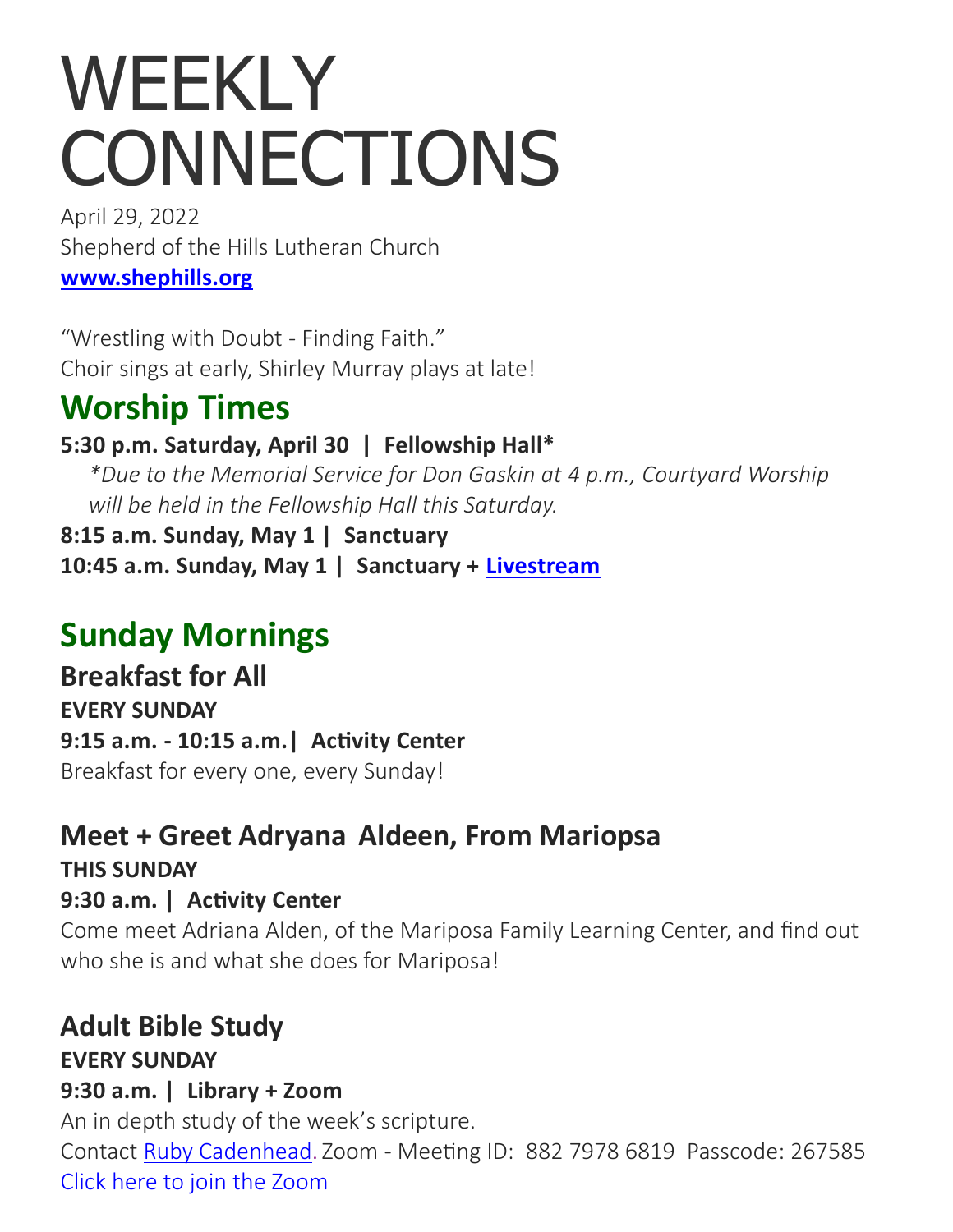## **High Five for Children + Families EVERY SUNDAY**

**9:45 a.m. | Courtyard**  Faith formation and worship all wrapped up in one! Contact [Pr. Lauren.](mailto:lauren@shephills.org)

#### **Gather Us In THIS SUNDAY, MAY 1 12:15 - 1:30 p.m. | Library**

Interested in learning more about our community of faith? Join us for Gather Us In, a time for potential members to get to know more about our community. Please contact Amanda Forsberg, Ministry Coordinator, at [amanda@shephills.org](mailto:amanda@shephills.org) if you plan to attend.

# Wait, it's Mother's Day?

Next Sunday is Mother's Day, here's a perfect way to show your Mom you love her!

# **LWR Baby Care Kits**

# **SPONSOR A KIT**

#### **8:15 a.m. - noon | Gathering Space**

[Sponsoring a kit](https://onrealm.org/shephills/give/babycare-lwr) is a perfect gift for Mom on Mothers' Day! Stop by the table in the Gathering Space to learn more about how you can honor Mom by helping us reach our goal of 100 kits.

# **Calendar**

Go to Realm Events or the website for details and more events!

# **Memorial Service for Don Gaskin**

#### **SATURDAY, APRIL 30**

#### **4:00 p.m. | Sanctuary**

Don Gaskin passed from this life to life eternal on Thursday, April 21. We hold in our prayers Don's wife, Sandy, as well as Don's children, Heather and Jay. A memorial service celebrating the life of Don will be held this Saturday, followed by a light reception in the Activity Center.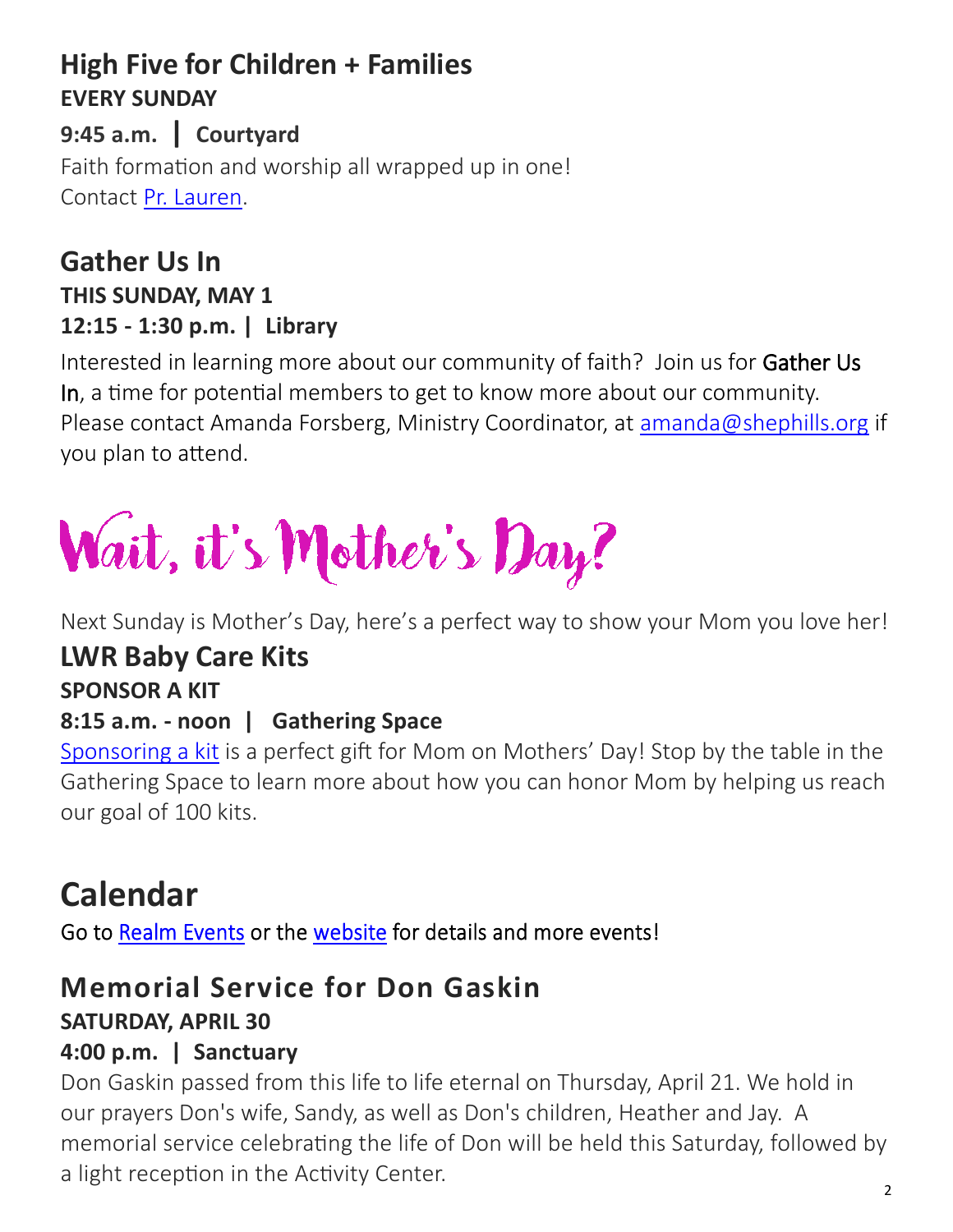# **PALS (Parents of Addicted Loved Ones) EVERY MONDAY**

#### **7:00 - 8:30 p.m. | Library + Zoom**

You can now join us on Zoom! The free weekly meetings are for parents and family members (over the age of 18) of loved ones who struggle with addiction. You are not alone! Zoom Meeting ID: 821 4966 4802 Passcode: 347213 [Click here to join the Zoom](https://us02web.zoom.us/j/82149664802?pwd=UW1Tc3NOdEpQbXBSQlZWY0NMZ1J0QT09)

For more information about this group and others in the surrounding Austin area and other cities, visit the website, [www.palgroup.org](http://www.palgroup.org)

#### **Bible Studies THIS WEDNESDAY, MAY 4 7:30-8:00 a.m. Early Risers Bible Study | [Zoom](https://us02web.zoom.us/j/88431433954?pwd=T2g1RG1JRk5xNUpEZ2VHd0FNUHFadz09) 10:30 a.m. Wednesday Bible Study | Library + [Zoom](https://us02web.zoom.us/j/83923102323?pwd=YTk4UFBjWWNjU1YzenJqeTNMaE0yQT09)**

# **Save the Date Christmas Rhine River Trip DEADLINE MAY 15**

Pr. Tom and Jeanne are looking to possibly host a Rhine River trip this Christmas season, and need to know if you're interested! The trip is planned for Wednesday, December 7 thru Sunday, December 16 and includes a 5-day cruise on the Rhine River with key historic stops and an additional 4-days sight-seeing via deluxe motorcoach visiting world famous Christmas markets in Cologne, Koblenz, Strasbourg, Rothenburg, Nuremburg and Munich. Contact [Pr. Tom](mailto:tom@shephills.org) .

# **We Collect and Recycle! DID YOU KNOW?**

Bring your dead batteries, old eyeglasses, bread bag tags (those flat plastic ones, not twist ties), and old cell phones to the credenza opposite the front office, and members of our congregation take it from there - delivering them to agencies that will reuse and recycle appropriately. Thank you!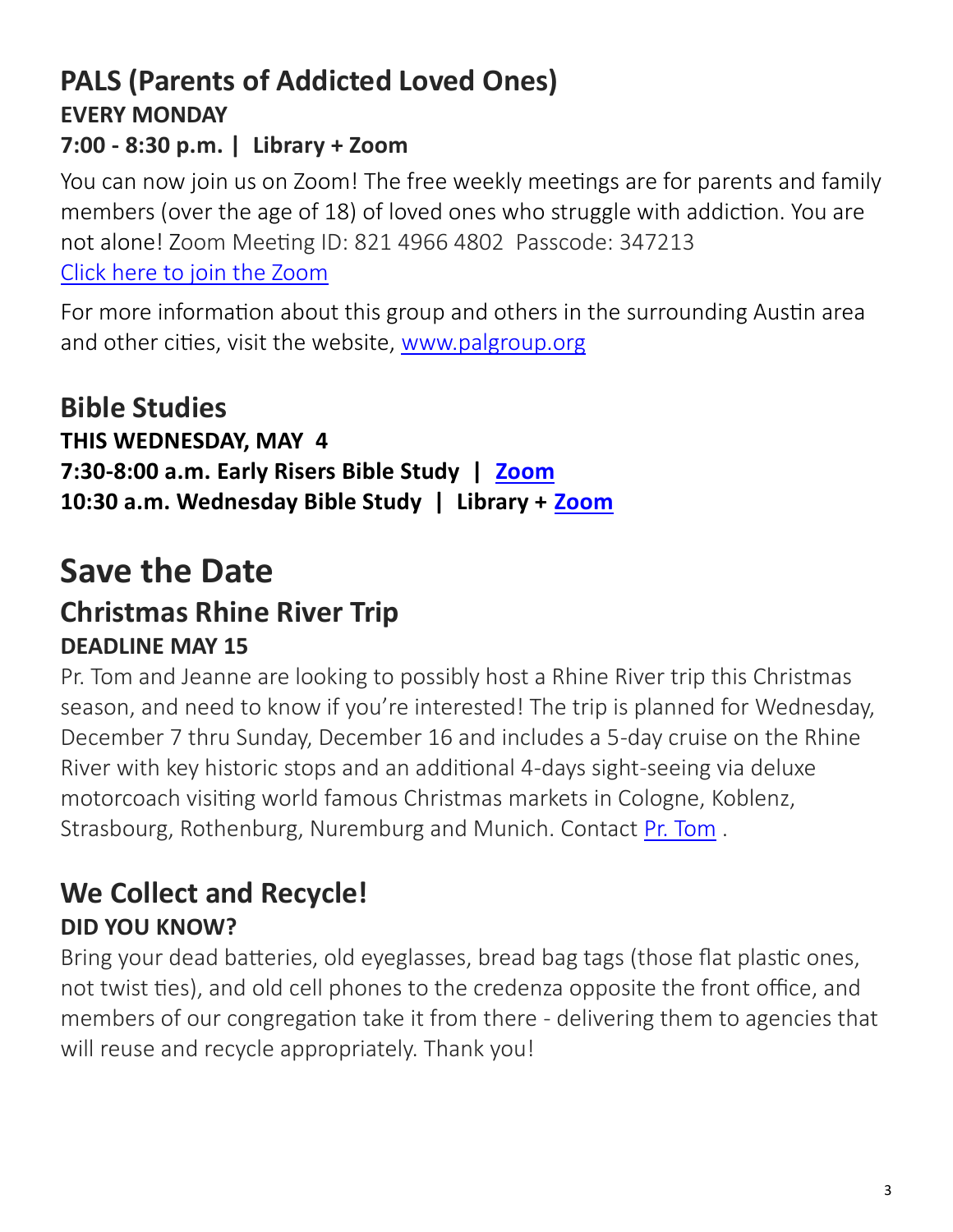## **All Church Serve SATURDAY, MAY 21**

#### **9:00 a.m. - 12:00 p.m. | Butterfly Center**

It's time for sweat equity! Come join us in preparing the Butterfly Center for renovation-everything in it needs to be moved out!

There will be tasks for those with strong backs and those with not-so-strong backs...so come on out and join us as we move up and [BEYOND,](https://shephills.org/beyond/) building a future for our children!

They'll be breakfast if you get here early, but come at any time-

# **BEYOND: Butterfly Ground Breaking Ceremony**

**SUNDAY, MAY 22 Between Services | Butterfly Center** More to follow, save the date!

**Pentecost Festival** 

**SUNDAY, JUNE 5**

## **Noon - 2:00 p.m. | Courtyard**

Come celebrate the birthday of the church and our church (it's our 45th anniversary!) with lunch, music, playground time, crafts and MORE!

# **Playground Parties**

#### **Noon on Sundays, June 26, July 10 + 17, August 7 Courtyard + Playgrounds**

Let's get to know each other! We provide lunch and supervised playtime so parents can relax and have fun too.

## **Sunday Funday for Youth BEGINNING JUNE 5**

### **6:30 p.m. on Sundays (High School + Middle School)**

Time for some summer fun! We'll grab some dinner and enjoy some of the great things to do in Austin.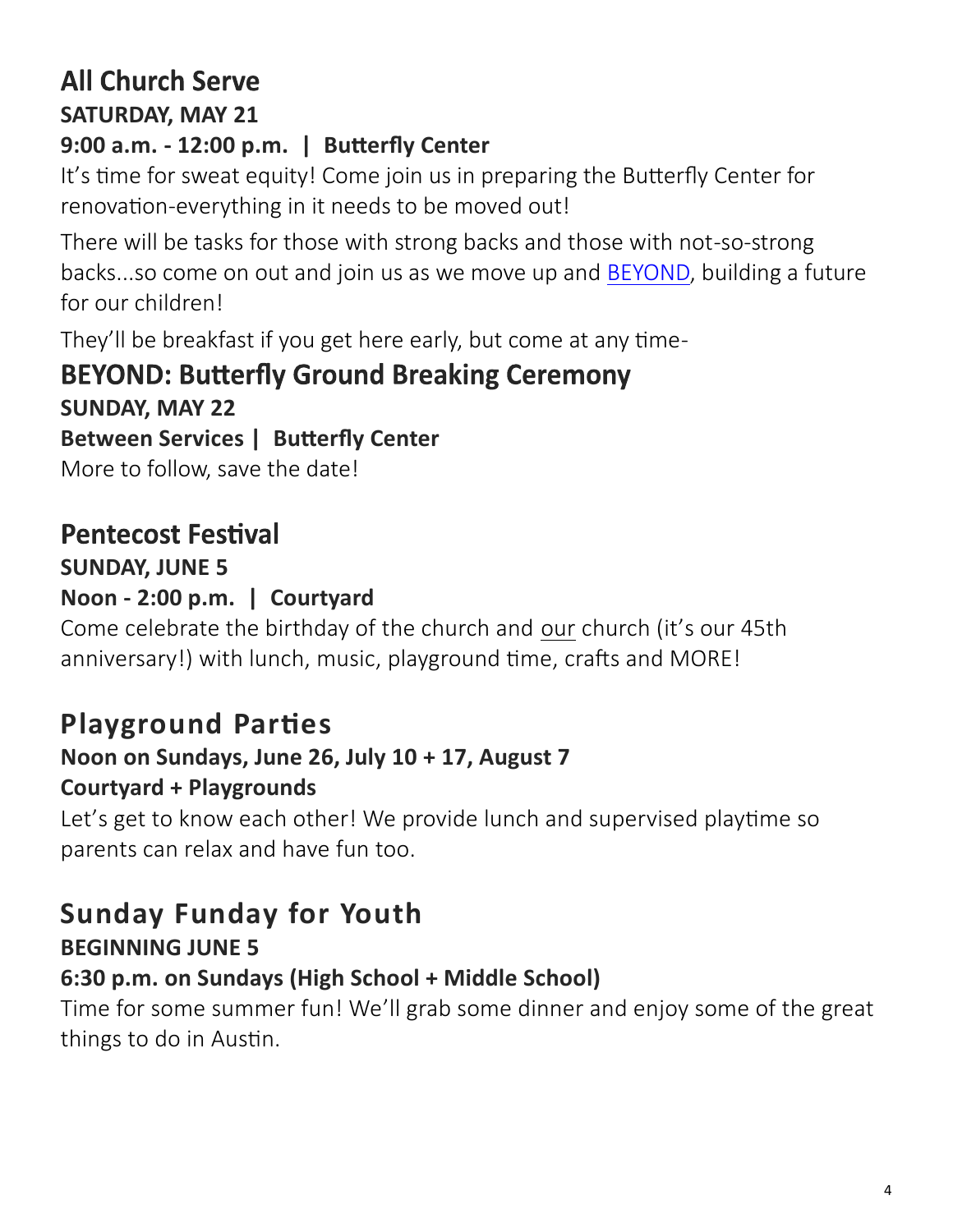### **ShepHills Day Camp for Kids JULY 11 -15**

#### **9:00 a.m. - 2:00 p.m. (Kinder thru 5th)**

Trained counselors from Camp LutherHill lead camp activities onsite that foster faith and most of all, fun!

[Register](https://onrealm.org/shephills/PublicRegistrations/Event?linkString=YTNlZGFiMzItNDVhYi00ZGEyLTkxMDAtYWU0NjAxNWM5NzYx) **here** today!

# **"HEARD" Returns!**

#### **This June, stay tuned for dates and times.**

Let's continue learning about inclusion as we look forward to conversations with invited guests that give voice to people of color.

# **Loving and Giving LWR Baby Care Kits are Back!**

Baby Care Kits are back and better that ever baby! To make things easier for all of us, we will be buying most things in bulk and asking people to please sponsor a kit for \$50, or make a contribution of any amount to the **Babycare-[LWR Fund](https://onrealm.org/shephills/give/babycare-lwr)**. Stop by the table in the Gathering Space for everything you know and need!

**\$50 will buy one kit consisting of:** 2 t shirts, 2 diaper pins, 4 cloth diapers, 2 pairs of socks, 2 outfits/pajamas, 1 hand towel, 2 bars of soap, 1 hooded sweatshirt, and 2 blankets.

**We still need** your beautiful handmade baby blankets so please keep them coming. More receiving blanket kits are available in the "Gathering Space."

Any questions? Please contact [Kathy Gerhardt.](mailto:kathnmark@gmail.com)

# **Bread for All (BFA) Food Pantry Collection**

**EVERY SATURDAY + SUNDAY**

**9:00 - 11:00 a.m. | Courtyard on Saturdays**

# **8:00 a.m. - Noon | Gathering Space on Sundays**

#### Bread for All needs canned meat!

There has been a large uptick in new clients at BFA due to the rising cost of rent, food and gas. Please make it part of your weekly routine and drop off diapers and non-perishable food donations for Bread for All Food Pantry, a ministry of Austin City Lutherans.